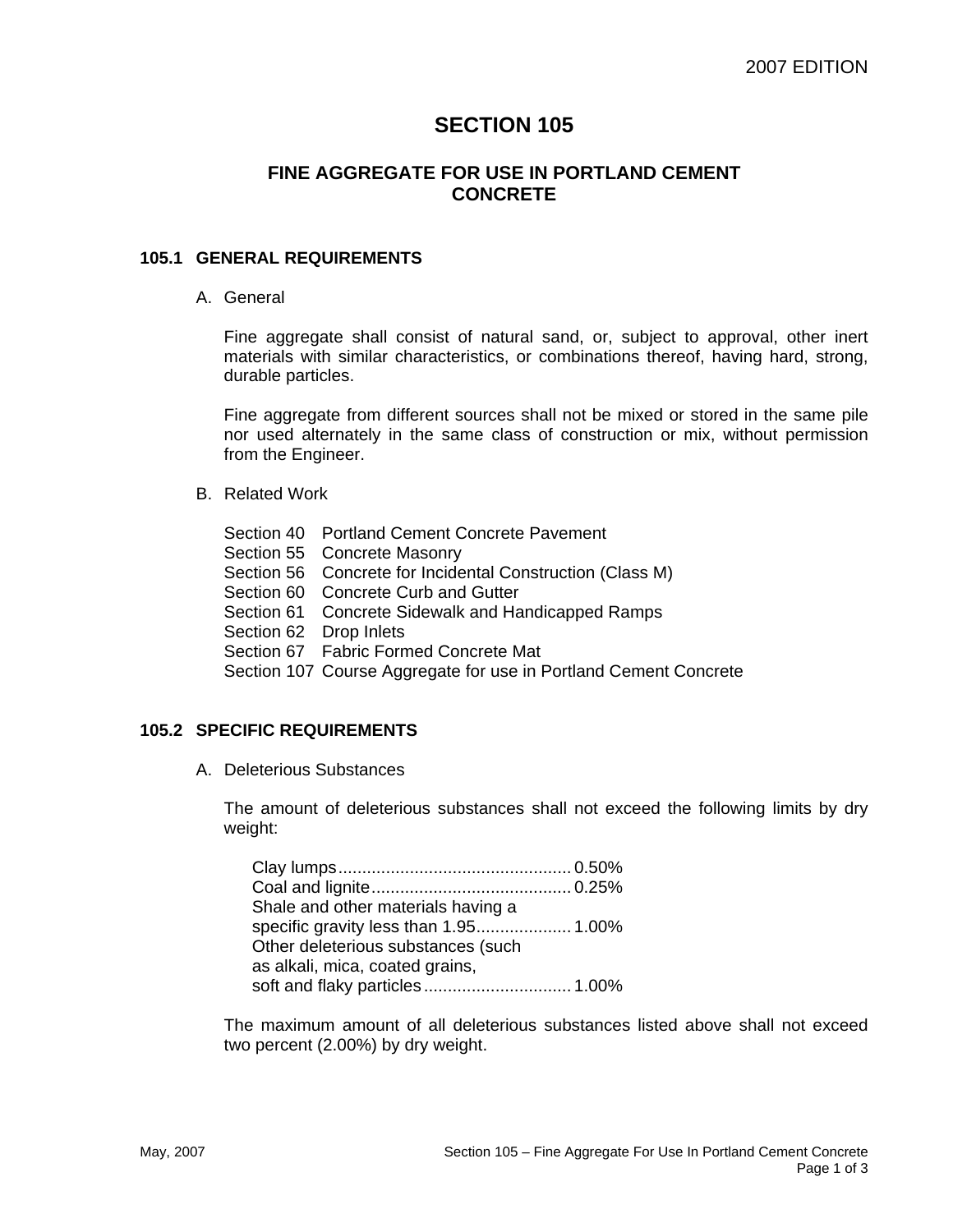B. Soundness

When the fine aggregate is subjected to five alternations of the sodium sulfate soundness test, the weighted loss shall not exceed ten percent by weight.

When subject to five alternations of the sodium sulfate soundness test, the weighted loss of Class M concrete fine aggregate shall not exceed 12 percent by weight.

A satisfactory soundness record for deposits from which material has been used in concrete for five years or more may be considered as a substitute for performing the sodium sulfate soundness test.

C. Organic Impurities

Fine aggregate shall be free from injurious amounts of organic impurities. Aggregates subjected to the colorimetric test for organic impurities and producing a color darker than the standard shall be rejected unless they pass the mortar strength test specified in Paragraph D.

Should the aggregate show a darker color than samples originally approved for the work, it shall not be used until tests have been made to determine whether the increased color is indicative of an injurious amount of deleterious substances.

D. Mortar-Making Properties

When subjected to the test for mortar-making properties, the fine aggregate shall develop a compressive strength at the age of three days when using Type III cement or at seven days when using Types I or II cement, of not less than 90 percent of the strength developed by a mortar prepared in the same manner with the same cement and graded Ottawa sand having a fineness modulus of  $2.40 \pm 0.10$ .

E. Grading

Fine aggregate shall be well graded from coarse to fine and shall conform to the following requirements:

| Passing 3/4 inch sieve 100% |  |
|-----------------------------|--|
| Passing No. 4 sieve95-100%  |  |
| Passing No.16 sieve45-85%   |  |
| Passing No. 50 sieve10-30%  |  |
| Passing No.100 sieve2-10%   |  |

Class M concrete fine aggregate shall conform to the requirements, except the percent passing No. 100 sieve shall be 0-10%.